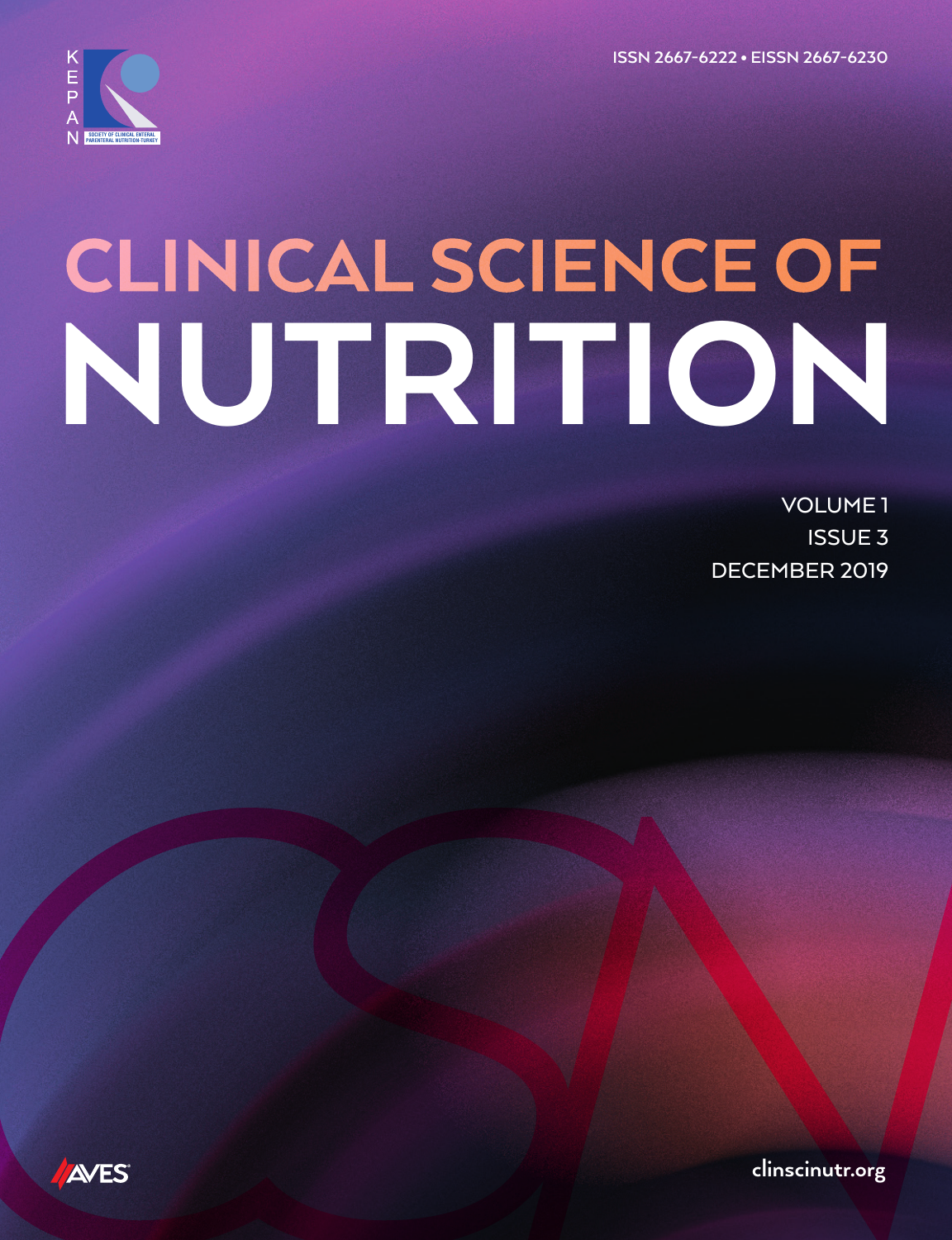## **Editor in Chief**

SadıkKılıçturgay D Department of General Surgery, Uludağ University School of Medicine, Bursa, Turkey ORCID ID: 0000-0002-2427-8344

## **Associate Editors**

R. Haldun Gündoğdu Department of Gastrointestinal Surgery, Ankara Şehir Hastanesi, Ankara, Turkey ORCID ID: 0000-0002-7021-4827

MehmetUvar in Department of Anesthesiology and Reanimation, Ege University School of Medicine, İzmir, Turkey ORCID ID: 0000-0001-9292-2616

#### **Consultant in Biostatistics** Sule Oktav

Kappa Consultancy Training Research, İstanbul Turkey

## **Advisory Board**

Sedat Boyacıoğlu Department of Gastroenterology, Başkent University School of Medicine, Ankara, Turkey

İsmail Cinel Department of Anesthesiology and Reanimation, Marmara University School of Medicine, İstanbul, Turkey

Rüksan Çehreli Department of Preventive Oncology, Institute of Oncology, Dokuz Eylül University School of Medicine, İzmir, Turkey

Seher Demirer Department of General Surgery, Ankara University School of Medicine, Ankara, Turkey

Meltem Gülhan Halil Department of Geriatrics, Hacettepe University School of Medicine, Ankara, Turkey

Kürşat Gündoğan Department of Intensive Care, Erciyes University School of Medicine, Kayseri, Turkey

Levent Güngör Department of Neurology, Ondokuz Mayıs University School of Medicine, Samsun, Turkey

Diclehan Kılıç Department of Radiation Oncology, Gazi University School of Medicine, Ankara, Turkey

Gül Kızıltan Department of Nutrition and Dietetics, Başkent University Faculty of Health Scieneces, Ankara, Turkey

Hasan Özen Department of Pediatrics, Hacettepe University School of Medicine, Ankara, Turkey

Bülent Saka Department of Internal Diseases, İstanbul University, İstanbul School of Medicine, İstanbul, Turkey

Ferda Şöhret Kahveci Department of Anesthesiology and Reanimation, Uludağ University School of Medicine, Bursa, Turkey

Tuğba Yavuzşen Department of Medical Oncology, Dokuz Eylül University School of Medicine, İzmir, Turkey

Kaya Yorgancı Department of General Surgery, Hacettepe University School of Medicine, Ankara, Turkey

Klinik Enteral Parenteral Nütrisyon Derneği adına sahibi ve Sorumlu Yazı İşleri Müdürü / Owner and Responsible Manager on behalf of the Society of Clinical Enteral Parenteral Nutrition - Turkey: Kubilay Demirağ • Yayın türü / Publication Type: Yerel süreli / Local periodical • Basım yeri / Printed at: Matsis Matbaa Hizmetleri San. ve Tic. Ltd. Şti. Tevfikbey Mah. Dr. Ali Demir Cad. No: 51 Sefaköy, İstanbul, Turkey (+90 212 624 21 11) • Basım tarihi / Printing Date: Aralık 2019 / December 2019 • Klinik Enteral Parenteral Nütrisyon Derneği tarafından yayınlanmaktadır / Published by Society of Clinical Enteral Parenteral Nutrition - Turkey, İnönü Cad., Işık Apt., No: 53/7, Kat: 4 Gümüşsuyu, Beyoğlu, İstanbul



Publisher İbrahim KARA

Publication Director Ali ŞAHİN Editorial Development Gizem KAYAN

Finance and Administration Zeynep YAKIŞIRER ÜREN Deputy Publication Director Gökhan ÇİMEN

Publication Coordinators Betül ÇİMEN Özlem ÇAKMAK Okan AYDOĞAN İrem DELİÇAY Arzu YILDIRIM Project Coordinators Sinem KOZ Doğan ORUÇ

Graphics Department Ünal ÖZER Deniz DURAN Beyzanur KARABULUT

Contact: Address: Büyükdere Cad. 105/9 34394 Mecidiyeköy, Şişli, İstanbul Phone: +90 212 217 17 00 Fax : +90 212 217 22 92 E-mail: info@avesyayincilik.com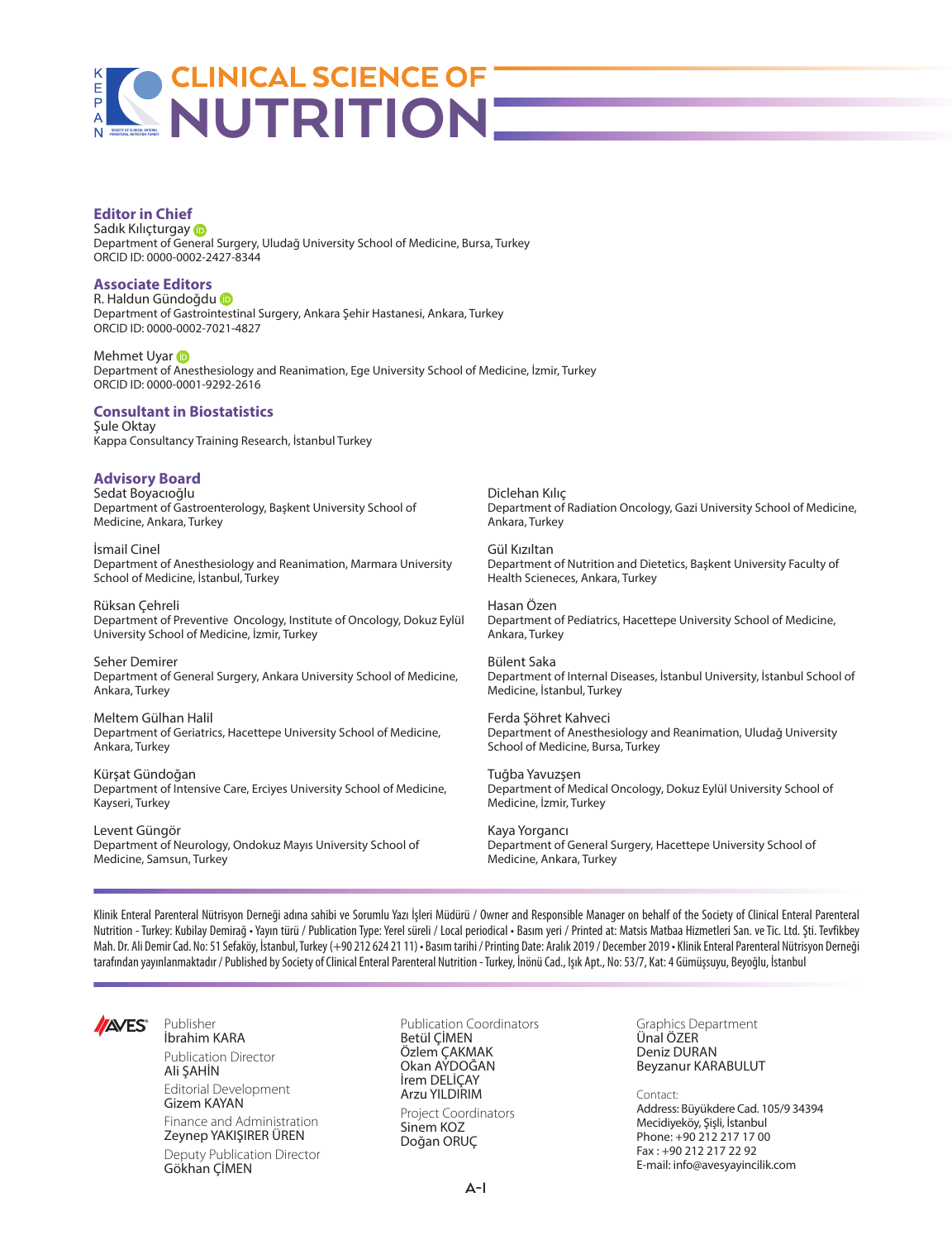## $\frac{R}{P}$ **PARENTERAL NUTRITION SOCIETY OF CLINICAL ENTERAL**

## **AIMS AND SCOPE**

Clinical Science of Nutrition (Clin Sci Nutr) is the peer-reviewed, not-for-profit, open access, scholarly, online only publication of the Society of Clinical Enteral Parenteral Nutrition - Turkey. The journal is published tri-annually in April, August, and December and its publication language is English.

The journal aims to contribute to the literature by publishing high impact content and become one of the leading publications of the field while functioning as an open discussion forum on significant issues of current interest. Clinical Science of Nutrition also aims to have significant input in emphasizing the increasing importance of clinical nutrition in Turkey and the region, identifying the effects of differences between societies on study results in a clearer way and converting clinical applications into scientific publications as well as forming a bridge between West and East.

The scope of Clinical Science of Nutrition includes original research articles, review articles, case reports, conference reports, and letters to the editor as well as editorials, abstracts from international and national congresses, panel meetings, conferences and symposia. As an online-only publication, in addition to traditional manuscript submissions, Clinical Science of Nutrition is also able to process video, audio and interactive software submissions. Authors, are encouraged to submit their content in the most appropriate medium to best convey their findings to the audience of Clinical Science of Nutrition.

The journal covers all aspects of nutrition and dietetics including prevalence of malnutrition and its effects on clinical results; nutritional support and delivery methods and their advantages and disadvantages; nutritional support products and their side effects; immune system and nutritional support; ERAS protocol and nutritional support; home parenteral and enteral nutrition; nutrition support teams and their necessity, challenges and potential solutions of nutritional support.

The journal's target audience includes academicians, practitioners, specialists and students interested in nutrition and dietetics.

The editorial and publication processes of the journal are shaped in accordance with the guidelines of the International Committee of Medical Journal Editors (ICM-JE), World Association of Medical Editors (WAME), Council of Science Editors (CSE), Committee on Publication Ethics (COPE), European Association of Science Editors (EASE), and National Information Standards Organization (NISO). The journal is in conformity with the Principles of Transparency and Best Practice in Scholarly Publishing (doaj.org/bestpractice).

Processing and publication are free of charge with the journal. No fees are requested from the authors at any point throughout the evaluation and publication process. All manuscripts must be submitted via the online submission system, which is available at clinscinutr.org. The journal guidelines, technical information, and the required forms are available on the journal's web page.

Publication expenses of the journal are covered by the Society of Clinical Enteral Parenteral Nutrition - Turkey. Potential advertisers should contact the Editorial Office. Advertisement images are published only upon the Editor-in-Chief's approval.

Statements or opinions expressed in the manuscripts published in the journal reflect the views of the author(s) and not the opinions of the Society of Clinical Enteral Parenteral Nutrition - Turkey, editors, editorial board, and/or publisher; the editors, editorial board, and the publisher disclaim any responsibility or liability for such materials.

All published content is available online, free of charge at clinscinutr.org. Printed copies of the journal are distributed internationally, free of charge.

Clinical Science of Nutrition is an open access publication and the journal's publication model is based on Budapest Open Access Initiative (BOAI) declaration. Journal's archive is available online, free of charge at clinscinutr.org. Clinical Science of Nutrition's content is licensed under a Creative Commons Attribution-Non-Commercial 4.0 International License.

OPEN ACCESS

**Editor in Chief:** Sadık Kılıçturgay **Address:** Department of General Surgery, Uludağ University School of Medicine, Bursa, Turkey **E-mail:** skturgay@gmail.com

**Publisher:** AVES **Address:** Büyükdere Cad. 105/9 34394 Mecidiyeköy, Şişli, İstanbul, Turkey **Phone:** +90 212 217 17 00 **Fax:** +90 212 217 22 92 **E-mail:** info@avesyayincilik.com **Web page:**avesyayincilik.com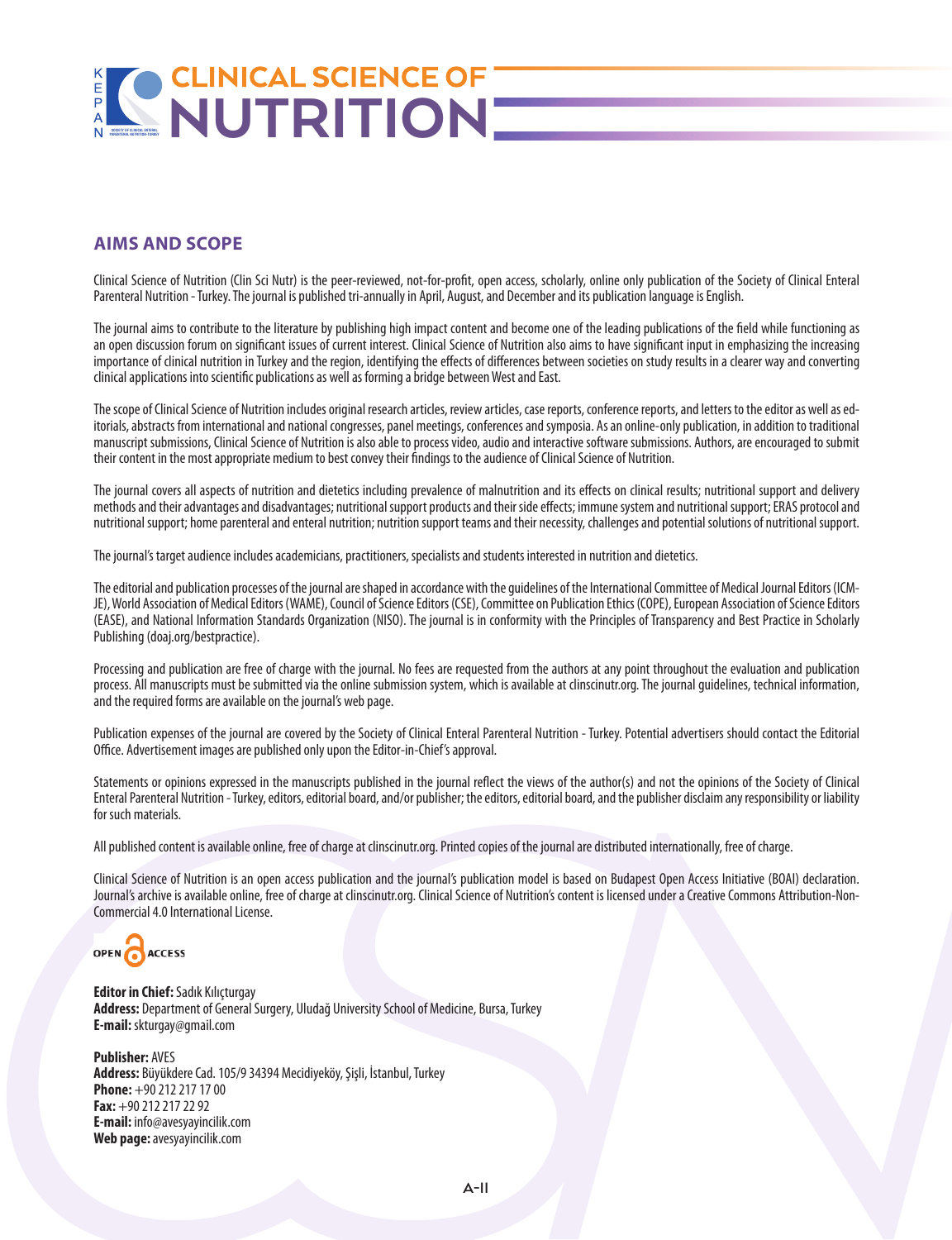## **INSTRUCTIONS TO AUTHORS**

Clinical Science of Nutrition (Clin Sci Nutr) is the peer-reviewed, notfor-profit, open access, scholarly, online only publication of the Society of Clinical Enteral Parenteral Nutrition - Turkey. The journal is published tri-annually in April, August, and December and its publication language is English.

The journal aims to contribute to the literature by publishing high impact content and become one of the leading publications of the field while functioning as an open discussion forum on significant issues of current interest. Clinical Science of Nutrition also aims to have significant input in emphasizing the increasing importance of clinical nutrition in Turkey and the region, identifying the effects of differences between societies on study results in a clearer way and converting clinical applications into scientific publications as well as forming a bridge between West and East.

The scope of Clinical Science of Nutrition includes original research articles, review articles, case reports, conference reports, and letters to the editor as well as editorials, abstracts from international and national congresses, panel meetings, conferences and symposia. As an online-only publication, in addition to traditional manuscript submissions, Clinical Science of Nutrition is also able to process video, audio and interactive software submissions. Authors, are encouraged to submit their content in the most appropriate medium to best convey their findings to the audience of Clinical Science of Nutrition.

The journal covers all aspects of nutrition and dietetics including prevalence of malnutrition and its effects on clinical results; nutritional support and delivery methods and their advantages and disadvantages; nutritional support products and their side effects; immune system and nutritional support; ERAS protocol and nutritional support; home parenteral and enteral nutrition; nutrition support teams and their necessity, challenges and potential solutions of nutritional support.

The editorial and publication processes of the journal are shaped in accordance with the guidelines of the International Council of Medical Journal Editors (ICMJE), the World Association of Medical Editors (WAME), the Council of Science Editors (CSE), the Committee on Publication Ethics (COPE), the European Association of Science Editors (EASE), and National Information Standards Organization (NISO). The journal conforms to the Principles of Transparency and Best Practice in Scholarly Publishing (doaj. org/bestpractice).

Originality, high scientific quality, and citation potential are the most important criteria for a manuscript to be accepted for publication. Manuscripts submitted for evaluation should not have been previously presented or already published in an electronic or printed medium. The journal should be informed of manuscripts that have been submitted to another journal for evaluation and rejected for publication. The submission of previous reviewer reports will expedite the evaluation process. Manuscripts that have been presented in a meeting should be submitted with detailed information on the organization, including the name, date, and location of the organization.

Manuscripts submitted to Clinical Science of Nutrition will go through a double-blind peer-review process. Each submission will be reviewed by at least two external, independent peer reviewers who are experts in their fields in order to ensure an unbiased evaluation process. The editorial board will invite an external and independent editor to manage the evaluation processes of manuscripts submitted by editors or by the editorial board members of the journal. The Editor in Chief is the final authority in the decision-making process for all submissions.

An approval of research protocols by the Ethics Committee in accordance with international agreements (World Medical Association Declaration of Helsinki "Ethical Principles for Medical Research Involving Human Subjects," amended in October 2013, www.wma.net) is required for experimental, clinical, and drug studies and for some case reports. If required, ethics committee reports or an equivalent official document will be requested from the authors. For manuscripts concerning experimental research on humans, a statement should be included that shows that written informed consent of patients and volunteers was obtained following a detailed explanation of the procedures that they may undergo. For studies carried out on animals, the measures taken to prevent pain and suffering of the animals should be stated clearly. Information on patient consent, the name of the ethics committee, and the ethics committee approval number should also be stated in the Materials and Methods section of the manuscript. It is the authors' responsibility to carefully protect the patients' anonymity. For photographs that may reveal the identity of the patients, signed releases of the patient or of their legal representative should be enclosed.

All submissions are screened by a similarity detection software (iThenticate by CrossCheck).

In the event of alleged or suspected research misconduct, e.g., plagiarism, citation manipulation, and data falsification/fabrication, the Editorial Board will follow and act in accordance with COPE guidelines.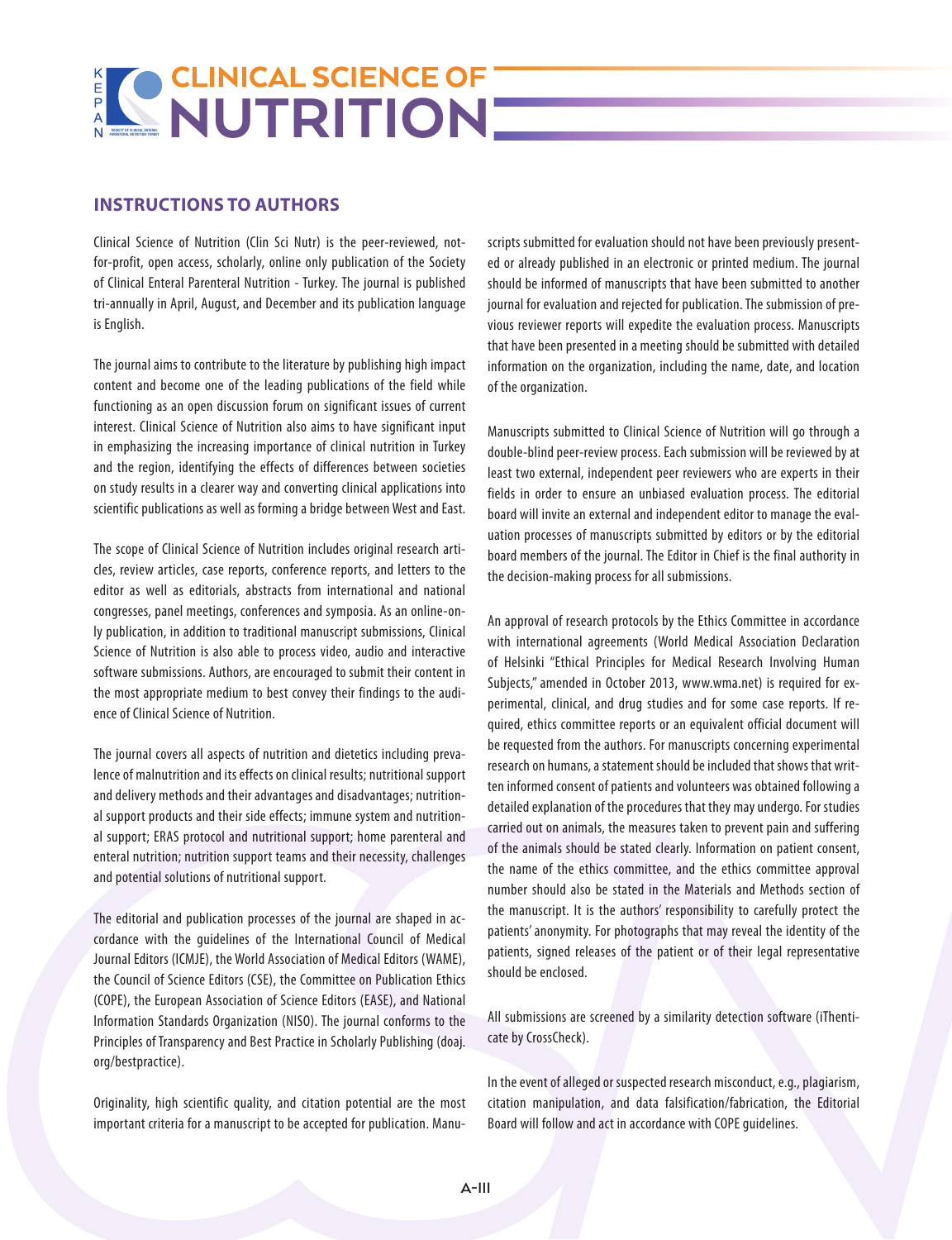Each individual listed as an author should fulfil the authorship criteria recommended by the International Committee of Medical Journal Editors (IC-MJE - www.icmje.org). The ICMJE recommends that authorship be based on the following 4 criteria:

- 1 Substantial contributions to the conception or design of the work; or the acquisition, analysis, or interpretation of data for the work; AND
- 2 Drafting the work or revising it critically for important intellectual content; AND
- 3 Final approval of the version to be published; AND
- 4 Agreement to be accountable for all aspects of the work in ensuring that questions related to the accuracy or integrity of any part of the work are appropriately investigated and resolved.

In addition to being accountable for the parts of the work he/she has done, an author should be able to identify which co-authors are responsible for specific other parts of the work. In addition, authors should have confidence in the integrity of the contributions of their co-authors.

All those designated as authors should meet all four criteria for authorship, and all who meet the four criteria should be identified as authors. Those who do not meet all four criteria should be acknowledged in the title page of the manuscript.

Clinical Science of Nutrition requires corresponding authors to submit a signed and scanned version of the authorship contribution form (available for download through clinscinutr.org) during the initial submission process in order to act appropriately on authorship rights and to prevent ghost or honorary authorship. If the editorial board suspects a case of "gift authorship," the submission will be rejected without further review. As part of the submission of the manuscript, the corresponding author should also send a short statement declaring that he/she accepts to undertake all the responsibility for authorship during the submission and review stages of the manuscript.

Clinical Science of Nutrition requires and encourages the authors and the individuals involved in the evaluation process of submitted manuscripts to disclose any existing or potential conflicts of interests, including financial, consultant, and institutional, that might lead to potential bias or a conflict of interest. Any financial grants or other support received for a submitted study from individuals or institutions should be disclosed to the Editorial Board. To disclose a potential conflict of interest, the ICMJE Potential Conflict of Interest Disclosure Form should be filled in and submitted by all contributing authors. Cases of a potential conflict of interest of the editors, authors, or reviewers are resolved by the journal's Editorial Board within the scope of COPE and ICMJE guidelines.

The Editorial Board of the journal handles all appeal and complaint cases within the scope of COPE guidelines. In such cases, authors should get in direct contact with the editorial office regarding their appeals and complaints. When needed, an ombudsperson may be assigned to resolve cases that cannot be resolved internally. The Editor in Chief is the final authority in the decision-making process for all appeals and complaints.

Clinical Science of Nutrition requires each submission to be accompanied by a Copyright Agreement and Acknowledgement of Authorship Form (available for download clinscinutr.org). When using previously published content, including figures, tables, or any other material in both print and electronic formats, authors must obtain permission from the copyright holder. Legal, financial and criminal liabilities in this regard belong to the author(s). By signing the Copyright Agreement and Acknowledgement of Authorship Form, authors agree that the article, if accepted for publication by the Clinical Science of Nutrition, will be licensed under a Creative Commons Attribution-Non Commercial 4.0 International License (CC-BY-NC).

Statements or opinions expressed in the manuscripts published in Clinical Science of Nutrition reflect the views of the author(s) and not the opinions of the editors, the editorial board, or the publisher; the editors, the editorial board, and the publisher disclaim any responsibility or liability for such materials. The final responsibility in regard to the published content rests with the authors.

## **MANUSCRIPT PREPARATION**

The manuscripts should be prepared in accordance with ICMJE-Recommendations for the Conduct, Reporting, Editing, and Publication of Scholarly Work in Medical Journals (updated in December 2018 - http://www. icmje.org/icmje-recommendations.pdf ). Authors are required to prepare manuscripts in accordance with the CONSORT guidelines for randomized research studies, STROBE guidelines for observational original research studies, STARD guidelines for studies on diagnostic accuracy, PRISMA guidelines for systematic reviews and meta-analysis, ARRIVE guidelines for experimental animal studies, and TREND guidelines for non-randomized public behaviour.

Manuscripts can only be submitted through the journal's online manuscript submission and evaluation system, available at clinscinutr.org. Manuscripts submitted via any other medium will not be evaluated.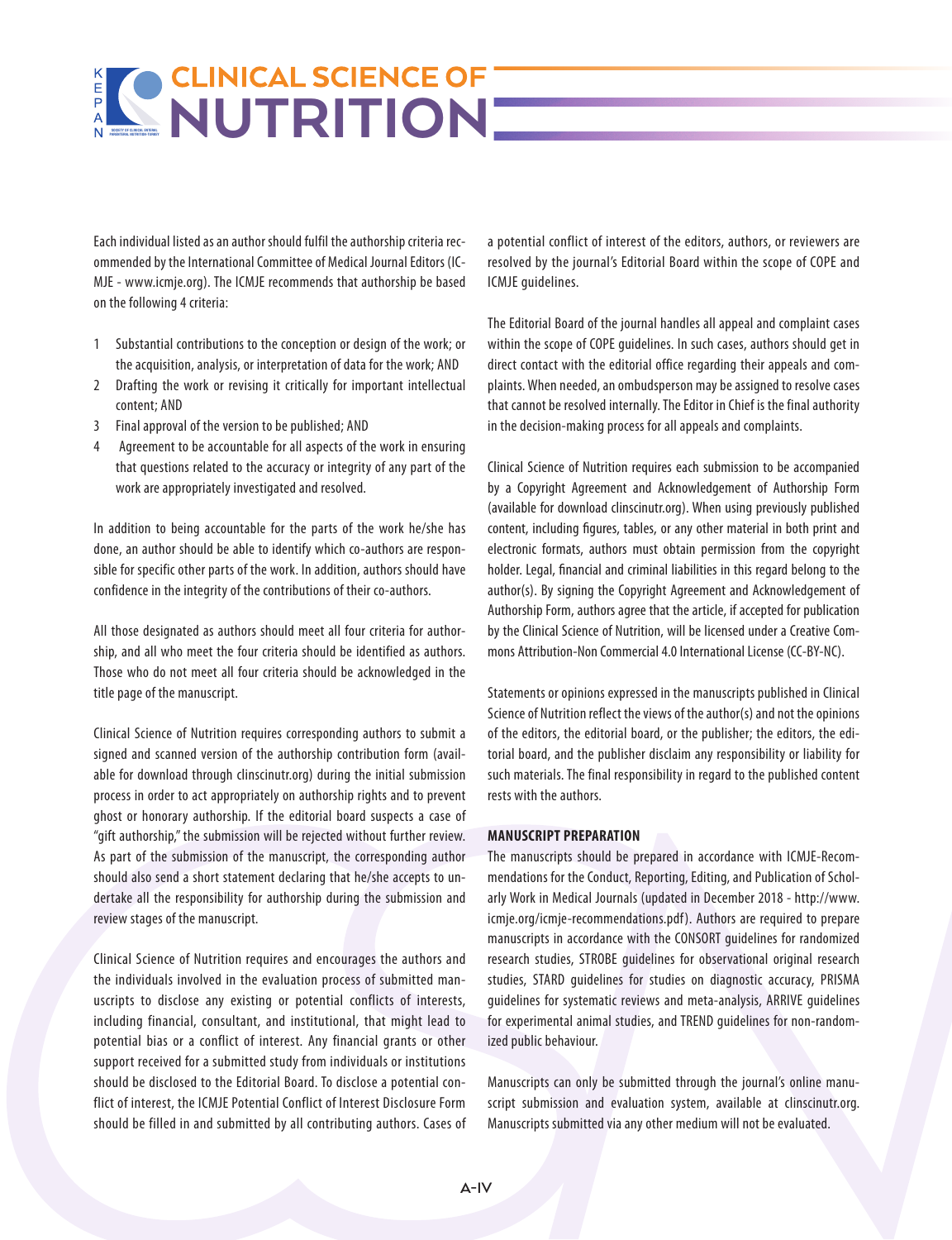Manuscripts submitted to the journal will first go through a technical evaluation process where the editorial office staff will ensure that the manuscript has been prepared and submitted in accordance with the journal's guidelines. Submissions that do not conform to the journal's guidelines will be returned to the submitting author with technical correction requests.

Authors are required to submit the following:

- Copyright Agreement and Acknowledgement of Authorship Form and
- ICMJE Potential Conflict of Interest Disclosure Form (should be filled in by all contributing authors)

during the initial submission. These forms are available for download at clinscinutr.org.

## **Preparation of the Manuscript**

**Title page:** A separate title page should be submitted with all submissions and this page should include:

- The full title of the manuscript as well as a short title (running head) of no more than 50 characters,
- Name(s), affiliations, and highest academic degree(s) of the author(s),
- Grant information and detailed information on the other sources of support,
- Name, address, telephone (including the mobile phone number) and fax numbers, and email address of the corresponding author,
- Acknowledgment of the individuals who contributed to the preparation of the manuscript but who do not fulfil the authorship criteria.

**Abstract:** An abstract should be submitted with all submissions except for Letters to the Editor. The abstract of Original Articles should be structured with subheadings (Objective, Methods, Results, and Conclusion). Please check Table 1 for word count specifications.

**Keywords:** Each submission must be accompanied by a minimum of three to a maximum of six keywords for subject indexing at the end of the abstract. The keywords should be listed in full without abbreviations. The keywords should be selected from the National Library of Medicine, Medical Subject Headings database (https://www.nlm.nih.gov/mesh/ MBrowser.html).

## **Manuscript Types**

**Original Articles:** This is the most important type of article since it provides new information based on original research. The main text of original articles should be structured with Introduction, Methods, Results, and Discussion subheadings. Please check Table 1 for the limitations for Original Articles.

Statistical analysis to support conclusions is usually necessary. Statistical analyses must be conducted in accordance with international statistical reporting standards (Altman DG, Gore SM, Gardner MJ, Pocock SJ. Statistical guidelines for contributors to medical journals. Br Med J 1983: 7; 1489-93). Information on statistical analyses should be provided with a separate subheading under the Materials and Methods section and the statistical software that was used during the process must be specified.

Units should be prepared in accordance with the International System of Units (SI).

**Editorial Comments:** Editorial comments aim to provide a brief critical commentary by reviewers with expertise or with high reputation in the topic of the research article published in the journal. Authors are selected and invited by the journal to provide such comments. Abstract, Keywords, and Tables, Figures, Images, and other media are not included.

**Review Articles:** Reviews prepared by authors who have extensive knowledge on a particular field and whose scientific background has been translated into a high volume of publications with a high citation potential are welcomed. These authors may even be invited by the journal. Reviews should describe, discuss, and evaluate the current level of knowledge of a topic in clinical practice and should guide future studies. The main text should contain Introduction, Clinical and Research Consequences, and Conclusion sections. Please check Table 1 for the limitations for Review Articles.

**Case Reports:** There is limited space for case reports in the journal and reports on rare cases or conditions that constitute challenges in diagnosis and treatment, those offering new therapies or revealing knowledge not included in the literature, and interesting and educative case reports are accepted for publication. The text should include Introduction, Case Presentation, and Discussion subheadings. Please check Table 1 for the limitations for Case Reports.

**Letters to the Editor:** This type of manuscript discusses important parts, overlooked aspects, or lacking parts of a previously published article. Ar-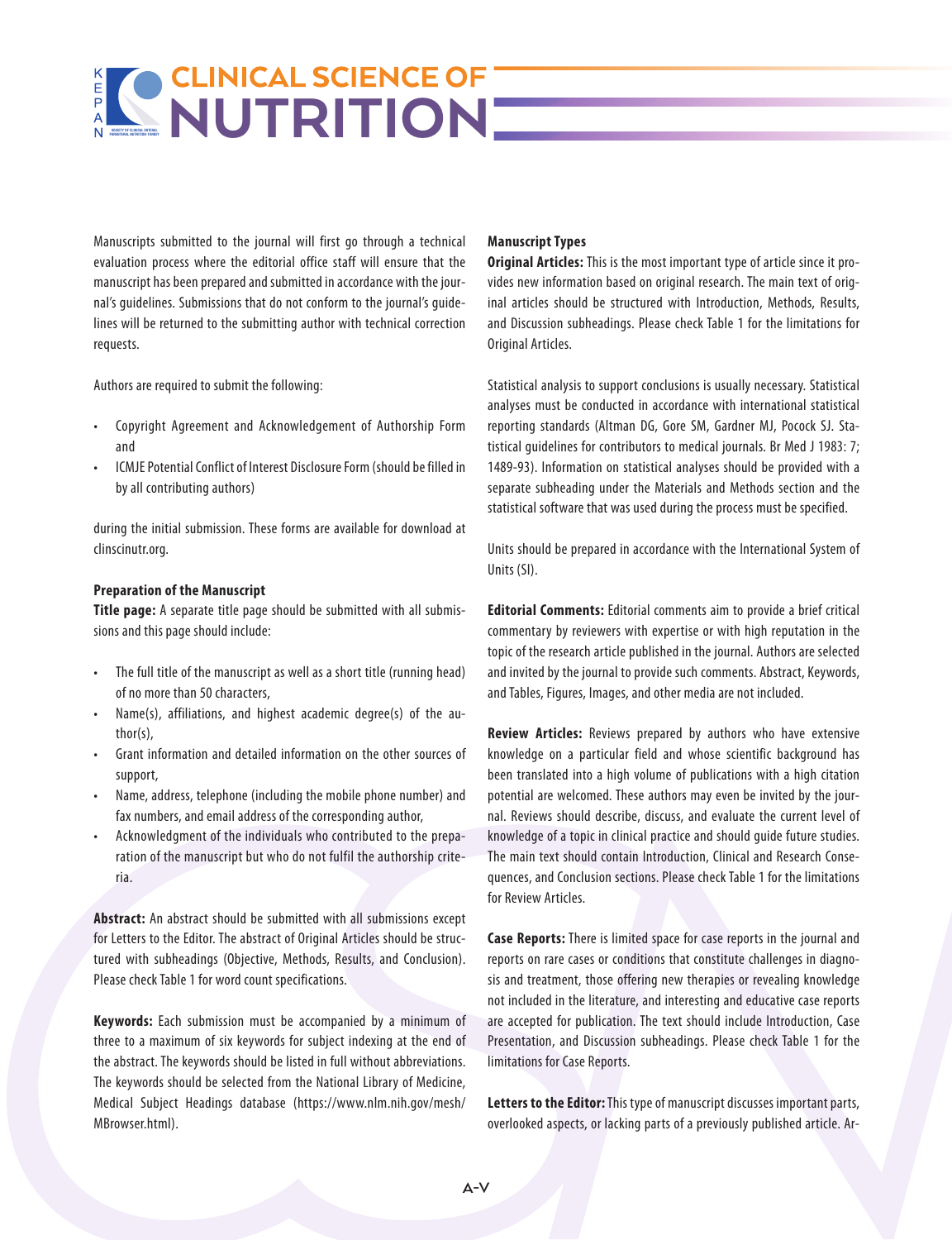## $K$   $R$   $R$ **PARENTERAL NUTRITION SOCIETY OF CLINICAL ENTERAL**

ticles on subjects within the scope of the journal that might attract the readers' attention, particularly educative cases, may also be submitted in the form of a "Letter to the Editor." Readers can also present their comments on the published manuscripts in the form of a "Letter to the Editor." Abstract, Keywords, and Tables, Figures, Images, and other media should not be included. The text should be unstructured. The manuscript that is being commented on must be properly cited within this manuscript.

## **Tables**

Tables should be included in the main document, presented after the reference list, and they should be numbered consecutively in the order they are referred to within the main text. A descriptive title must be placed above the tables. Abbreviations used in the tables should be defined below the tables by footnotes (even if they are defined within the main text). Tables should be created using the "insert table" command of the word processing software and they should be arranged clearly to provide easy reading. Data presented in the tables should not be a repetition of the data presented within the main text but should be supporting the main text.

#### **Figures and Figure Legends**

Figures, graphics, and photographs should be submitted as separate files (in TIFF or JPEG format) through the submission system. The files should not be embedded in a Word document or the main document. When there are figure subunits, the subunits should not be merged to form a single image. Each subunit should be submitted separately through the submission system. Images should not be labeled (a, b, c, etc.) to indicate figure subunits. Thick and thin arrows, arrowheads, stars, asterisks, and similar marks can be used on the images to support figure legends. Like the rest of the submission, the figures too should be blind. Any information within the images that may indicate an individual or institution should be blinded. The minimum resolution of each submitted figure should be 300 DPI. To prevent delays in the evaluation process, all submitted figures should

be clear in resolution and large in size (minimum dimensions:  $100 \times 100$ mm). Figure legends should be listed at the end of the main document.

All acronyms and abbreviations used in the manuscript should be defined at first use, both in the abstract and in the main text. The abbreviation should be provided in parentheses following the definition.

When a drug, product, hardware, or software program is mentioned within the main text, product information, including the name of the product, the producer of the product, and city and the country of the company (including the state if in USA), should be provided in parentheses in the following format: "Discovery St PET/CT scanner (General Electric, Milwaukee, WI, USA)"

All references, tables, and figures should be referred to within the main text, and they should be numbered consecutively in the order they are referred to within the main text.

Limitations, drawbacks, and the shortcomings of original articles should be mentioned in the Discussion section before the conclusion paragraph.

## **References**

While citing publications, preference should be given to the latest, most up-to-date publications. Authors should avoid using references that are older than ten years. The limit for the old reference usage is 15% in the journal. If an ahead-of-print publication is cited, the DOI number should be provided. Authors are responsible for the accuracy of references. Journal titles should be abbreviated in accordance with ISO 4 standards. When there are six or fewer authors, all authors should be listed. If there are seven or more authors, the first six authors should be listed followed by "et al." In the main text of the manuscript, references should be cited using Arabic numbers in parentheses. The reference styles for different types of publications are presented in the following examples.

| Table 1. Limitations for each manuscript type |                   |                            |                        |                    |                          |
|-----------------------------------------------|-------------------|----------------------------|------------------------|--------------------|--------------------------|
| <b>Type of manuscript</b>                     | <b>Word limit</b> | <b>Abstract word limit</b> | <b>Reference limit</b> | <b>Table limit</b> | <b>Figure limit</b>      |
| Original Article                              | 5000              | 300 (Structured)           | 50                     | 6                  | 7 or total of 15 images  |
| <b>Review Article</b>                         | 6000              | 300                        | 60                     | b                  | 10 or total of 20 images |
| Case Report                                   | 2500              | 250                        | 20                     | No tables          | 10 or total of 20 images |
| Letter to the Editor                          | 1000              | No abstract                |                        | No tables          | No media                 |
| Editorial                                     | 1000              | No abstract                |                        | No tables          | No media                 |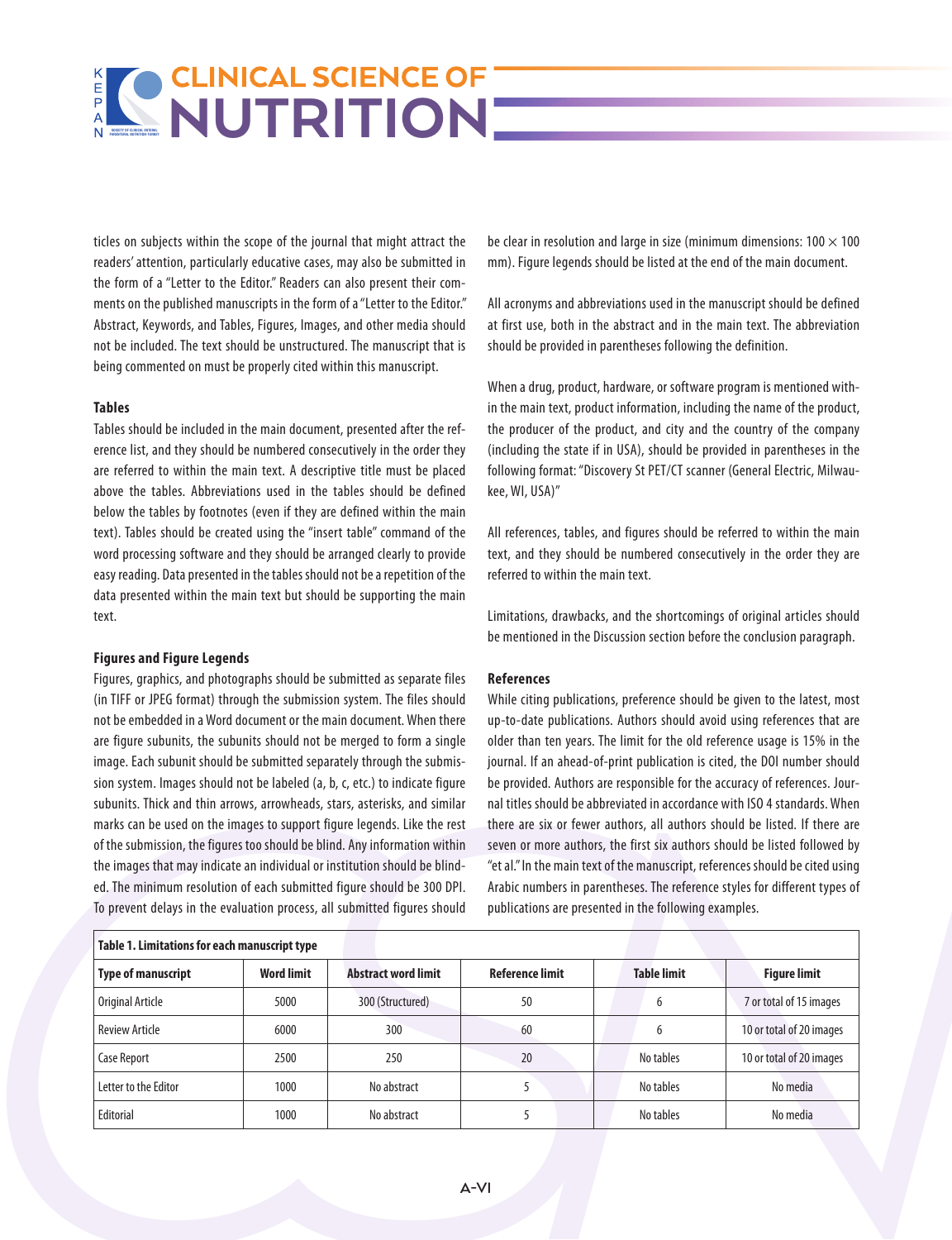Journal Article: Rankovic A, Rancic N, Jovanovic M, Ivanović M, Gajović O, Lazić Z, et al. Impact of imaging diagnostics on the budget – Are we spending too much? Vojnosanit Pregl 2013; 70: 709-11.

Book Section: Suh KN, Keystone JS. Malaria and babesiosis. Gorbach SL, Barlett JG, Blacklow NR, editors. Infectious Diseases. Philadelphia: Lippincott Williams; 2004.p.2290-308.

Books with a Single Author: Sweetman SC. Martindale the Complete Drug Reference. 34th ed. London: Pharmaceutical Press; 2005.

Editor(s) as Author: Huizing EH, de Groot JAM, editors. Functional reconstructive nasal surgery. Stuttgart-New York: Thieme; 2003.

Conference Proceedings: Bengisson S. Sothemin BG. Enforcement of data protection, privacy and security in medical informatics. In: Lun KC, Degoulet P, Piemme TE, Rienhoff O, editors. MEDINFO 92. Proceedings of the 7th World Congress on Medical Informatics; 1992 Sept 6-10; Geneva, Switzerland. Amsterdam: North-Holland; 1992. pp.1561-5.

Scientific or Technical Report: Cusick M, Chew EY, Hoogwerf B, Agrón E, Wu L, Lindley A, et al. Early Treatment Diabetic Retinopathy Study Research Group. Risk factors for renal replacement therapy in the Early Treatment Diabetic Retinopathy Study (ETDRS), Early Treatment Diabetic Retinopathy Study Kidney Int: 2004. Report No: 26.

Thesis: Yılmaz B. Ankara Üniversitesindeki Öğrencilerin Beslenme Durumları, Fiziksel Aktiviteleri ve Beden Kitle İndeksleri Kan Lipidleri Arasındaki Ilişkiler. H.Ü. Sağlık Bilimleri Enstitüsü, Doktora Tezi. 2007.

Manuscripts Accepted for Publication, Not Published Yet: Slots J. The microflora of black stain on human primary teeth. Scand J Dent Res. 1974.

Epub Ahead of Print Articles: Cai L, Yeh BM, Westphalen AC, Roberts JP, Wang ZJ. Adult living donor liver imaging. Diagn Interv Radiol. 2016 Feb 24. doi: 10.5152/dir.2016.15323. [Epub ahead of print].

Manuscripts Published in Electronic Format: Morse SS. Factors in the emergence of infectious diseases. Emerg Infect Dis (serial online) 1995 Jan-Mar (cited 1996 June 5): 1(1): (24 screens). Available from: URL: http:/ www. cdc.gov/ncidodlElD/cid.htm.

## **REVISIONS**

When submitting a revised version of a paper, the author must submit a detailed "Response to the reviewers" that states point by point how each issue raised by the reviewers has been covered and where it can be found (each reviewer's comment, followed by the author's reply and line numbers where the changes have been made) as well as an annotated copy of the main document. Revised manuscripts must be submitted within 30 days from the date of the decision letter. If the revised version of the manuscript is not submitted within the allocated time, the revision option may be canceled. If the submitting author(s) believe that additional time is required, they should request this extension before the initial 30-day period is over.

Accepted manuscripts are copy-edited for grammar, punctuation, and format. Once the publication process of a manuscript is completed, it is published online on the journal's webpage as an ahead-of-print publication before it is included in its scheduled issue. A PDF proof of the accepted manuscript is sent to the corresponding author and their publication approval is requested within 2 days of their receipt of the proof.

**Editor in Chief:** Sadık Kılıçturgay **Address:** Department of General Surgery, Uludağ University School of Medicine, Bursa, Turkey **E-mail:** skturgay@gmail.com

## **Publisher:** AVES

**Address:** Büyükdere Cad. 105/9 34394 Mecidiyeköy, Şişli, İstanbul, Turkey **Phone:** +90 212 217 17 00 **Fax:** +90 212 217 22 92 **E-mail:** info@avesyayincilik.com **Web page:** avesyayincilik.com